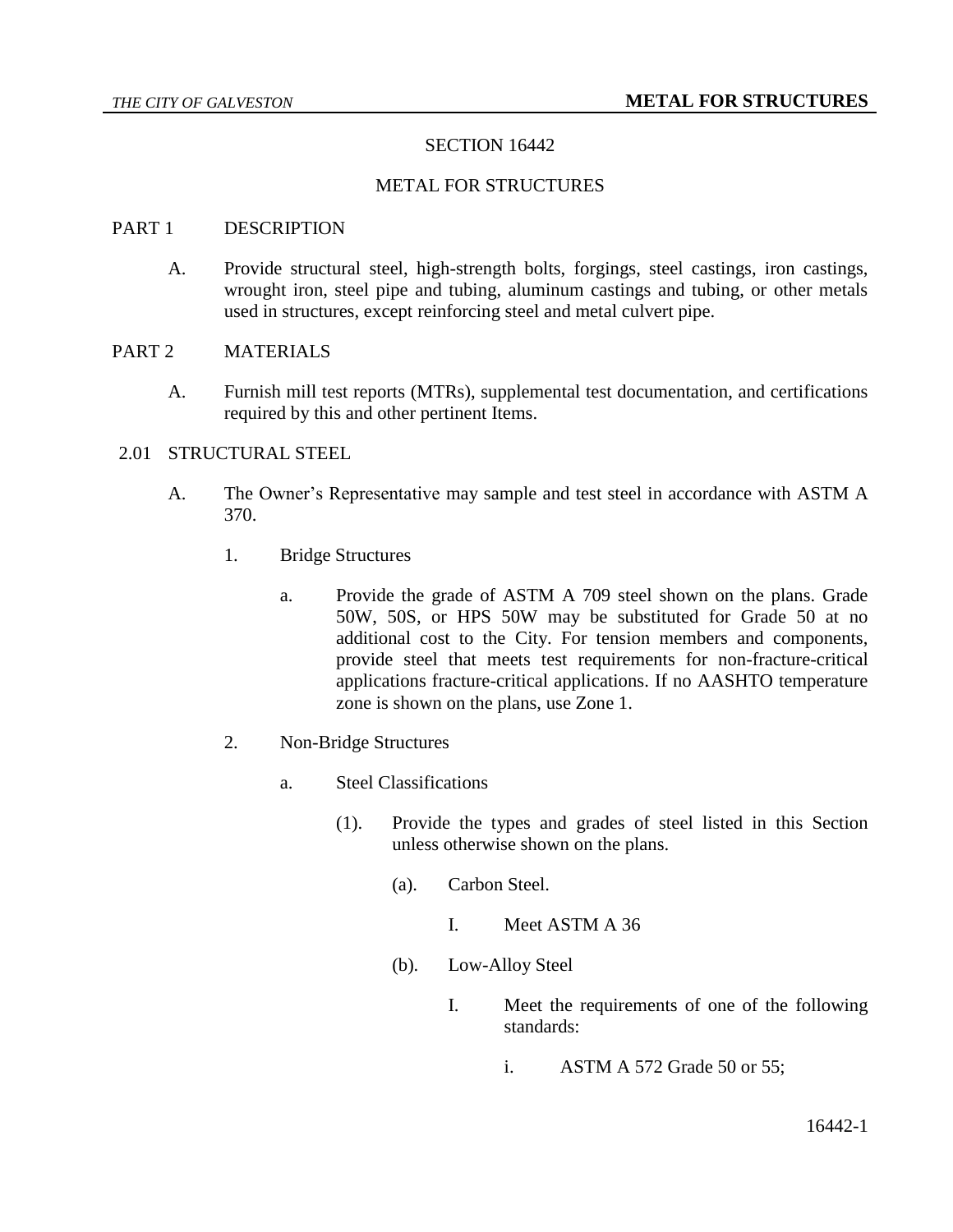- ii. ASTM A 588;
- iii. ASTM A 709 Grade 50, 50S, 50W, or HPS 50W; or
- iv. ASTM A 992.
- II. Specify ASTM A 6 supplemental requirement S18, "Maximum Tensile Strength," for material used for sign, signal, and luminaire supports.
- b. Impact Testing
	- (1). Tension members and components of the following structure types, if more than 1/2 in. thick, and other members designated on the plans must meet the Charpy V notch (CVN) requirements of Table 1:
		- (a). base plates for roadway illumination assemblies, traffic signal pole assemblies, high mast illumination poles, and overhead sign supports;
		- (b). arm mounting plates and clamp-on plates for traffic signal pole assemblies;
		- (c). pole shafts, ground sleeves, and handhole frames for high mast illumination poles; and
		- (d). W-columns, tower pipes, multiple-sided shafts, tower pipe and multiple-sided shaft connection plates, chord angles, chord splice plates or angles, and truss bearing angles for overhead sign supports.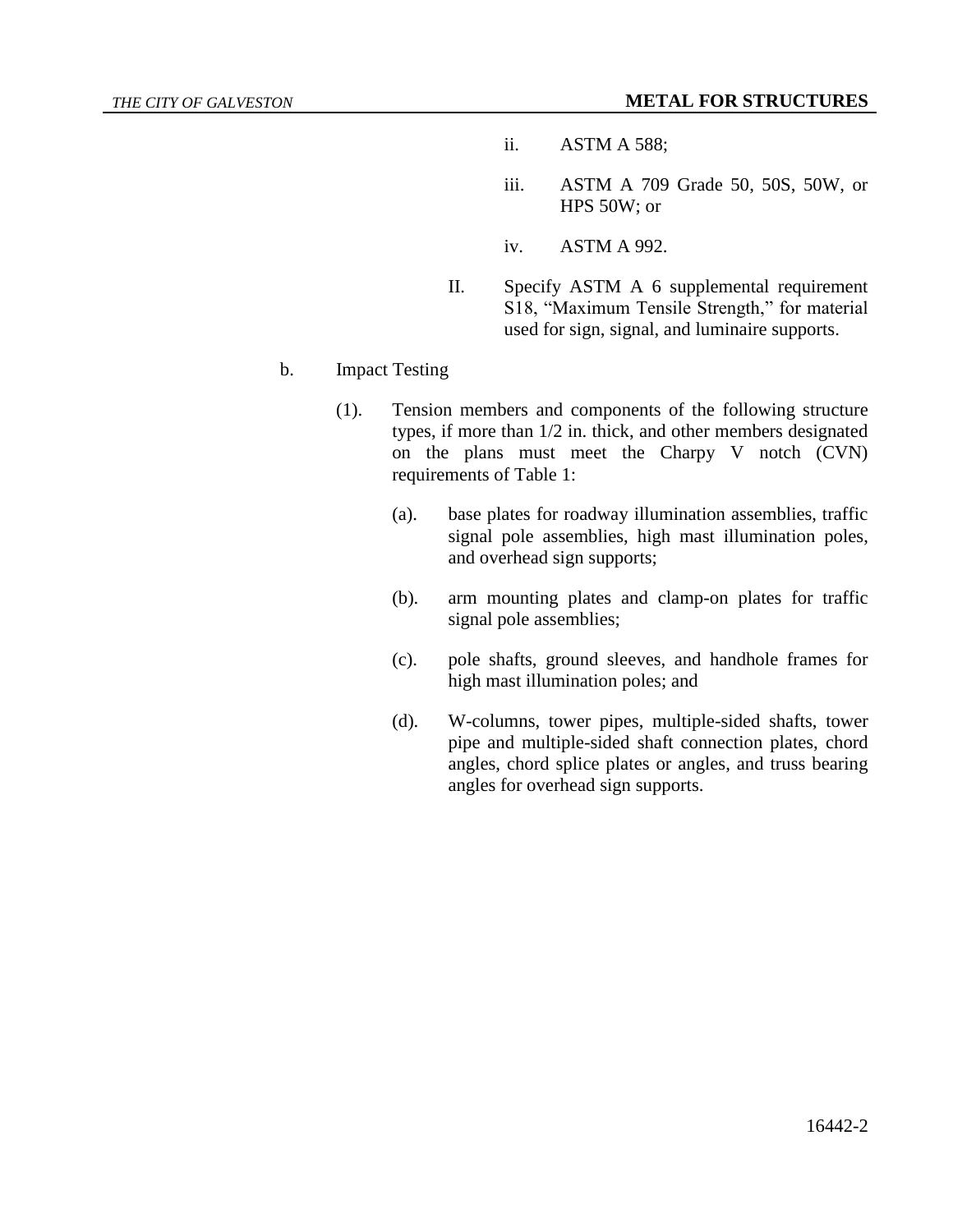| CVN Requirements for Non-Bridge Steel                                                                                                 |                                                                                      |                                                              |  |
|---------------------------------------------------------------------------------------------------------------------------------------|--------------------------------------------------------------------------------------|--------------------------------------------------------------|--|
| <b>Material</b>                                                                                                                       | <b>Thickness</b>                                                                     | <b>Minimum CVN</b>                                           |  |
|                                                                                                                                       |                                                                                      | <b>Toughness</b>                                             |  |
| ASTM A 36, A 53, A 242, A 500,<br>A 501, A 709 Gr. 36, any other<br>steel with minimum specified<br>yield point below 40 ksi          | up to 4"                                                                             | 15 ft.-1b. at $70^{\circ}$ F                                 |  |
|                                                                                                                                       | up to 2"                                                                             | 15 ft.-1b. at $70^{\circ}F$                                  |  |
| ASTM $A 572^1$ , $A 588^1$ , $A 633^1$ ,<br>any other steel with minimum<br>specified yield point between 40<br>and 65 ksi, inclusive | over 2"<br>to 4".<br>mechanically<br>fastened<br>to $4$ ",<br>over $2"$<br>welded    | 15 ft.-lb. at $70^{\circ}F$<br>20 ft.-1b. at $70^{\circ}$ F  |  |
|                                                                                                                                       | up to $2-1/2"$                                                                       | 20 ft.-1b. at $50^{\circ}$ F                                 |  |
| Any steel with minimum specified<br>yield point over 65 ksi and under<br>$90$ ksi <sup>2</sup>                                        | over $2-1/2$ " to 4",<br>mechanically<br>fastened<br>over $2-1/2$ " to 4",<br>welded | 20 ft.-1b. at $50^{\circ}$ F<br>25 ft.-1b. at $50^{\circ}$ F |  |

**Table 1 CVN Requirements for Non-Bridge Steel**

1. If the yield point of the material given on the MTR exceeds 65 ksi, reduce the testing temperature by 15°F for each 10-ksi increment or fraction thereof above 65 ksi.

2. If the yield point of the material given on the MTR exceeds 85 ksi, reduce the testing temperature by 15°F for each 10-ksi increment or fraction thereof above 85 ksi.

- c. Use the (H) frequency of testing for material with minimum specified yield point up to and including 50 ksi. Use the (P) frequency of testing for material with minimum specified yield point over 50 ksi. Ensure that steel is sampled and tested in accordance with ASTM A 673.
- 3. Other Components
	- a. Miscellaneous Bridge Components
		- (1). For members such as steel bearing components not bid under other Items, steel diaphragms for use with concrete bridges, armor joints, and finger joints, provide steel that meets ASTM A 36, A 709 Grade 36, or A 500 Grade B unless otherwise shown on the plans.
	- b. Shear Connectors and Anchors
		- (1). For stud shear connectors, slab anchors, and anchors on armor joints and finger joints, provide cold-drawn bars that meet the requirements of ASTM A 108, Grade 1010, 1015, 1018, or 1020, either semi-killed or killed, and that have the tensile properties given in Table 2 after drawing or finishing. Determine tensile properties in accordance with ASTM A 370.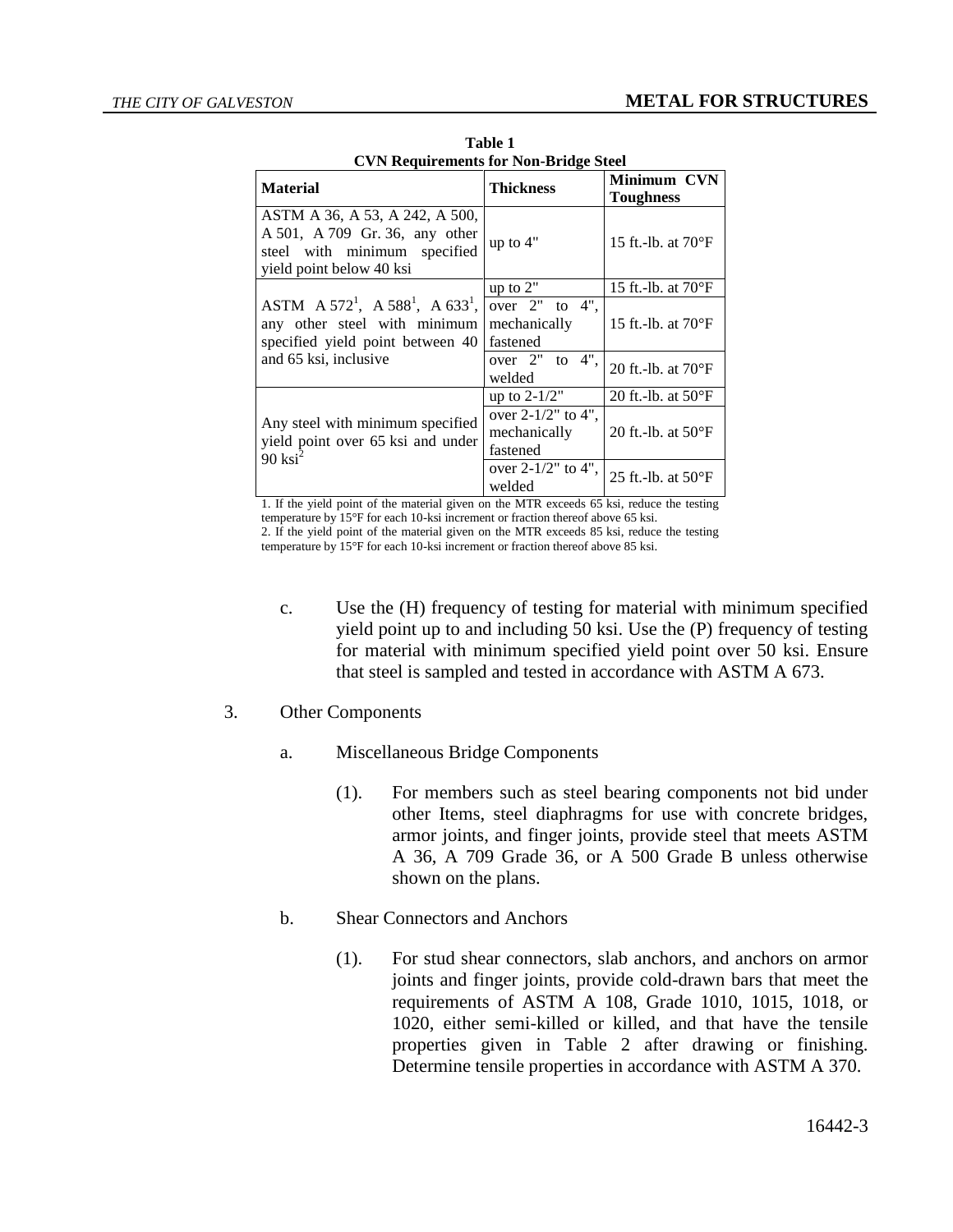| таніс 4 |                                          |             |  |
|---------|------------------------------------------|-------------|--|
|         | Minimum Tensile Properties for Bar Stock |             |  |
|         | Tensile strength                         | 60 ksi      |  |
|         | Yield strength                           | 50 ksi      |  |
|         | Elongation                               | $20\%$ (2") |  |
|         | Reduction of area                        | 50%         |  |

**Table 2**

(2). Provide certification from the manufacturer that the studs or anchors as delivered have the required material properties.

### c. Fasteners

- (1). Provide high-strength bolts that meet ASTM A 325 or A 490 as shown on the plans. The Owner's Representative may sample high-strength bolts, nuts, and washers for structural connections.
- (2). Follow the requirements of Item 16447, "Structural Bolting," for tests, test reports, and supplemental requirements for highstrength bolts, nuts, and washers.
- (3). When ASTM A 325 or A 490 bolts are not shown on the plans, use bolts that meet ASTM A 307 and nuts that meet ASTM A 563.

### d. Slip-resistant Deck Plates

(1). For deck plates, furnish steel that meets ASTM A 786 and one of A 242, A 588, or A 709 Gr. 50W. State the type and trade name of material to be used on the shop drawings.

### e. Rail Posts

(1). Provide material for rail posts that meets ASTM A 36 or ASTM A 709 Grade 36 unless otherwise shown on the plans.

## 2.02 STEEL FORGINGS

A. Provide steel forgings for pins, rollers, trunnions, or other forged parts that meet ASTM A 668, Class C, D, F or G, as shown on the plans. For pins 4 in. or smaller in diameter for non-railroad structures, material that meets ASTM A 108, Grades 1016 to 1030, with a minimum yield strength of 36 ksi, may be used instead.

#### 2.03 STEEL CASTINGS

A. Provide steel castings that meet ASTM A 27, Grade 70 36.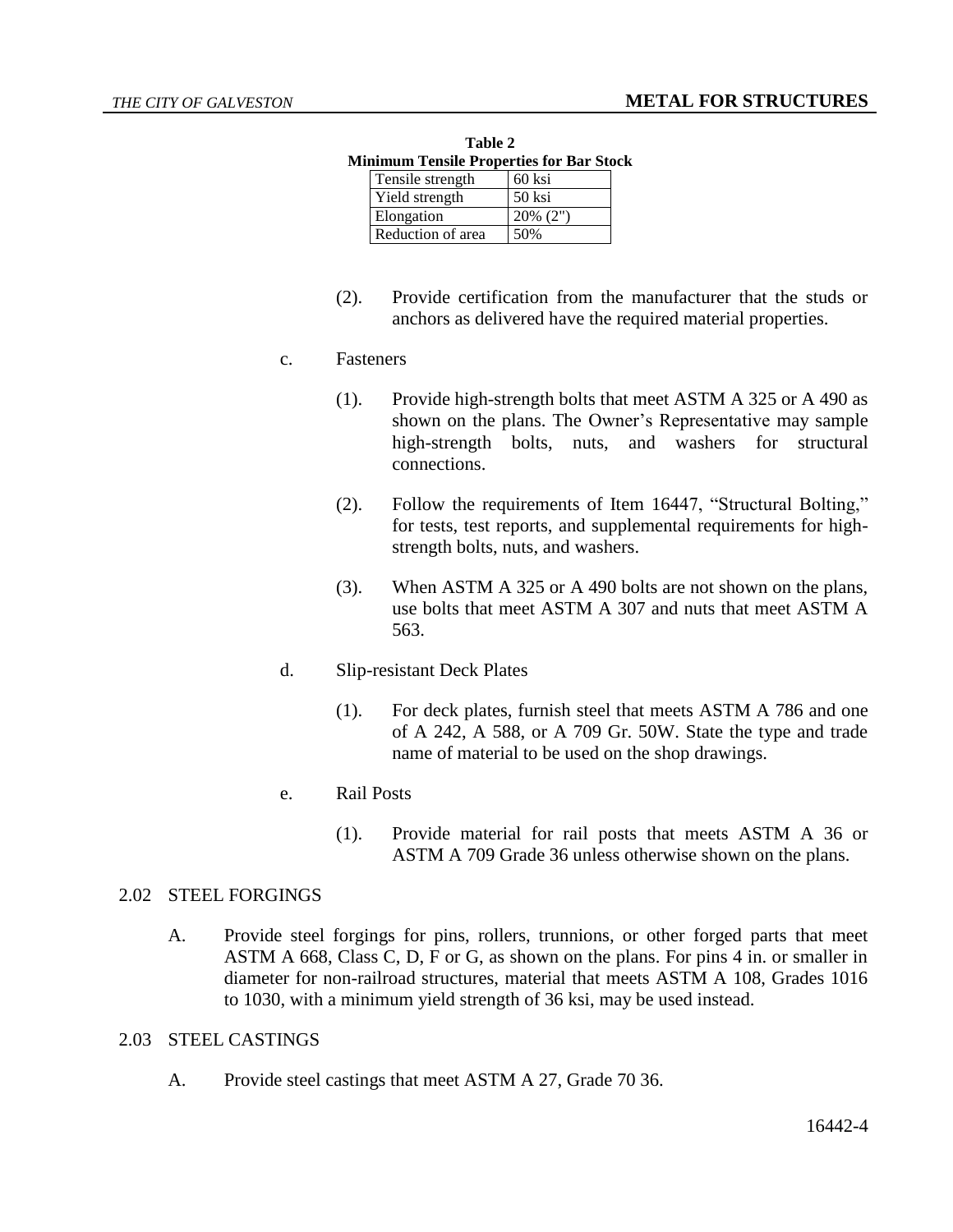## 2.04 IRON CASTINGS

A. Provide iron castings that are true to pattern in form and dimensions; are free from pouring faults, sponginess, cracks, blow holes, and other defects in positions affecting their strength and value for the service intended; and meet the standards shown in Table 3.

| Table 3                                                                  |       |                 |  |  |
|--------------------------------------------------------------------------|-------|-----------------|--|--|
| <b>Standards for Iron Castings</b>                                       |       |                 |  |  |
| <b>ASTM Standard</b><br><b>Casting Material</b><br><b>Grade or Class</b> |       |                 |  |  |
| Gray iron                                                                | A 48  | 35 <sub>B</sub> |  |  |
| Malleable iron                                                           | A 47  | 32510           |  |  |
| Ductile iron                                                             | A 536 | $65 - 45 - 12$  |  |  |

#### 2.05 STEEL TUBING

A. Provide steel tubing that meets ASTM A 500, Grade B unless otherwise shown on the plans. Tubing that meets API Standard 5L, Grade X52 may be used if produced by a mill listed in the standard API specifications as authorized to produce pipe with the API monogram. Hydrostatic tests are not required for API 5L steel, and instead of a mill test report the manufacturer may furnish a certificate for each lot or shipment certifying that the tubing meets the requirements of this Section.

### 2.06 PIPE RAIL

- A. "Pipe" includes special extruded and bent shapes. Provide pipe that is rolled, extruded, or cold-pressed from a round pipe or flat plate, and of the section shown on the plans.
- B. If pipe is cold-pressed, ensure that the design of the press and dies results in a pipe of uniform section free from die marks. After the pipe has been formed to the required section, cut it to the lengths required. Make the end cuts and notches at the angles to the axis of the pipe required to produce vertical end faces and plumb posts when required by the plans. Provide a neat and workmanlike finish when cutting and notching pipe.

### 2.07 ALUMINUM

A. Unless otherwise shown on the plans, provide aluminum materials that meet the standards shown in Table 4.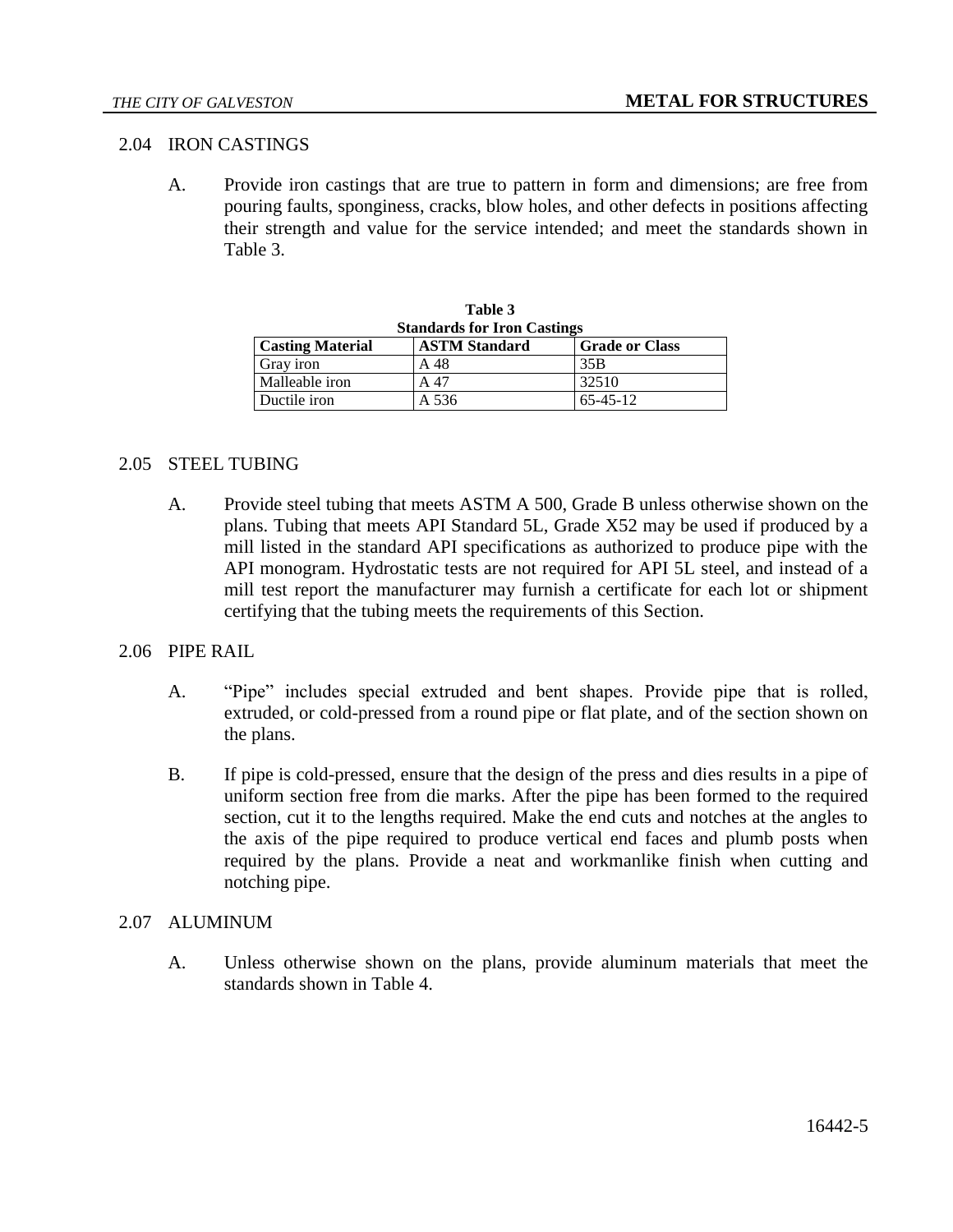| таше ч<br><b>Aluminum Standards</b> |                      |                     |  |
|-------------------------------------|----------------------|---------------------|--|
| <b>Material</b>                     | <b>ASTM Standard</b> | <b>Alloy-Temper</b> |  |
| Castings                            | <b>B</b> 108         | $A444.0 - T4$       |  |
| Extrusions                          | <b>B</b> 221         | 6061-T6             |  |
| Sheet or plate                      | <b>B</b> 209         | 6061-T6             |  |

**Table 4**

B. When testing is required, cut test specimens from castings from the lower 14 in. of the tension flange but not at the junction of the rib or base. Flatten the curved surfaces before machining. Provide standard test specimens in conformance with ASTM E 8.

## PART 3 CONSTRUCTION

### 3.01 FABRICATION, ERECTION, AND PAINTING

A. Fabricate, weld, and erect structural metal in accordance with Item 16441, "Steel Structures"; Item 16447, "Structural Bolting"; Item 16448, "Structural Field Welding"; and the applicable AWS welding code. Paint in accordance with Item 16446, "Cleaning and Painting Steel." Aluminum or galvanized steel members do not require painting unless otherwise shown on the plans.

### 3.02 GALVANIZING

A. Galvanize fabricated steel items, steel or iron castings, bolts, nuts, screws, washers, and other miscellaneous hardware in accordance with Item 16445, "Galvanizing." Galvanizing is not required unless specified.

### PART 4 MEASUREMENT

- A. This Item will be measured by the pound of structural metal furnished and placed in a complete structure not including the weight of erection bolts, paint, or weld metal.
- B. This is a plans quantity measurement Item. The quantity to be paid is the quantity shown in the proposal. Additional measurements or calculations will be made if adjustments of quantities are required.
- C. The maximum percent variance from the plans quantity will be as given in Table 5.

| Table 5                       |                 |  |
|-------------------------------|-----------------|--|
| <b>Percent Variance</b>       |                 |  |
| <b>Ouantity</b>               | <b>Variance</b> |  |
| Over 1,000,000 lb.            | 1/2%            |  |
| 100,000 through 1,000,000 lb. | 1%              |  |
| Under 100,000 lb.             | $1 - 1/2%$      |  |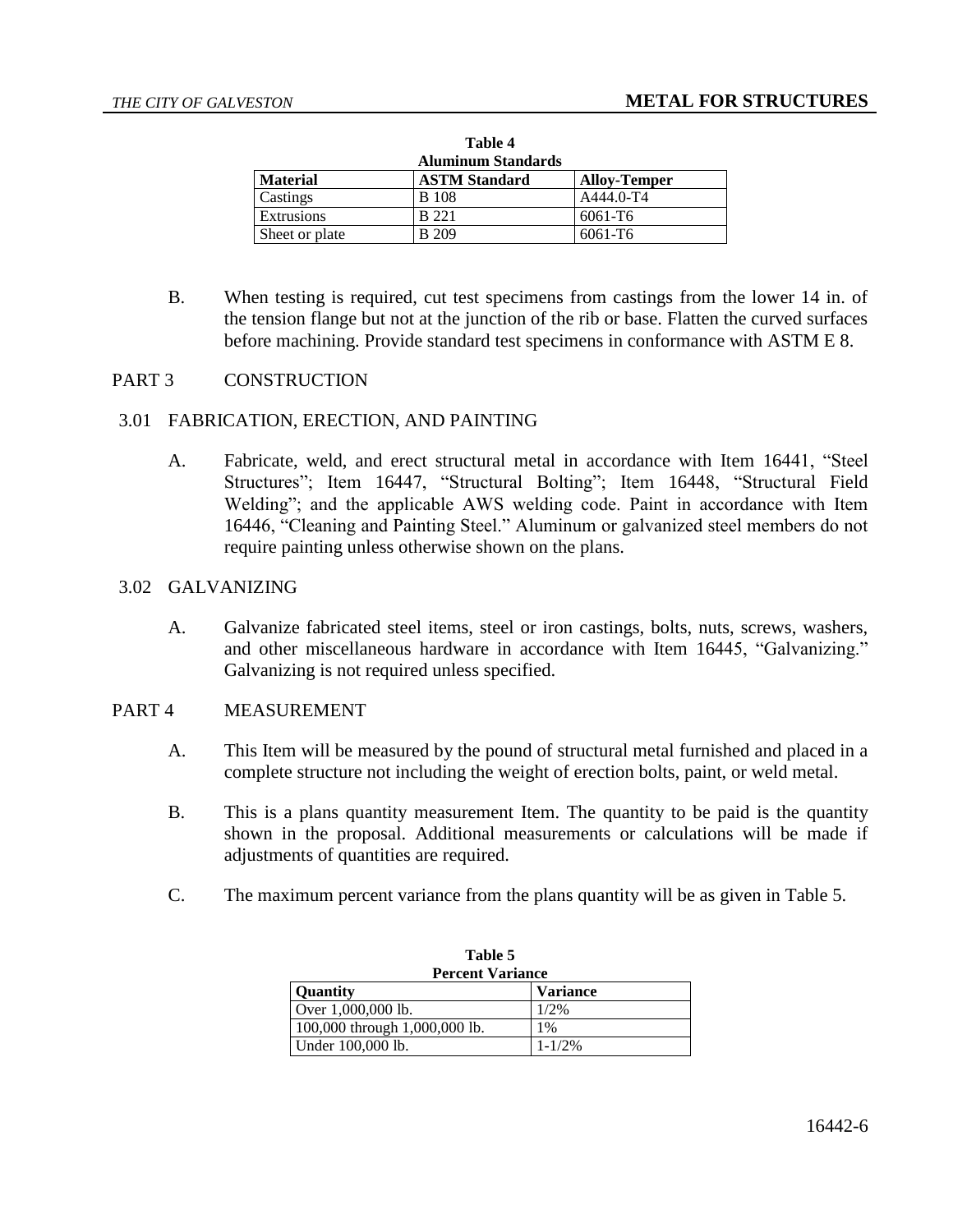- D. If the Owner's Representative approves requests for increases in sizes or weights of members, measurement will be made on the sizes or weights shown on the plans.
- E. Castings, bearing plates, anchor bolts, drains, deck plates, armor joints, finger joints, and other metal for which no separate measurement is specified will be included in the total quantity of structural steel.
- F. The weights of rolled materials (such as structural shapes and plate) will be computed on the basis of nominal weights and dimensions using measurements shown on the plans. Deductions will not be made for material that is removed for copes, clips, planing, or weld preparation. The weight of castings will be computed from the dimensions shown on the approved shop drawings. Shoes will be measured by the weights shown on the plans.
- G. Weight of high-strength fasteners will be based on Table 6. Weight of other metal will be based on Table 7.
- H. Splices will be measured as follows:
	- 1. No additional weight will be allowed for weld metal in a welded splice.
	- 2. Where a bolted splice is permitted as an alternate for a welded splice, measurement will be made on the basis of a welded splice.
	- 3. Where a bolted splice is required, the weight of the splice material, bolt heads, washers, and nuts will be measured with no deduction for holes.

| . <del>. .</del><br><b>Diameter</b> | <b>Item</b>       | $\mathbf{r}$ |         |  |
|-------------------------------------|-------------------|--------------|---------|--|
|                                     | <b>Bolt</b> heads | <b>Nuts</b>  | Washers |  |
| 3/4"                                | 15                | 19           | 4.8     |  |
| 7/8"                                | 23                | 30           | 7.0     |  |
| 111                                 | 32                | 43           | 9.4     |  |
| $1 - 1/8"$                          | 45                | 59           |         |  |
| $1 - 1/4"$                          | 64                | 79           | 14      |  |

|                                                                  | Table 6 |  |
|------------------------------------------------------------------|---------|--|
| Pay Weight for High-Strength Fasteners, Pounds per Hundred Units |         |  |
|                                                                  |         |  |

| <b>Table 7</b><br>Pay Weight for Metals |                     |  |
|-----------------------------------------|---------------------|--|
| <b>Material</b>                         | Weight (lb./cu. in) |  |
| Steel                                   | 0.2836              |  |
| Cast iron                               | 0.2604              |  |
| Wrought iron                            | 0.2777              |  |

PART 5 PAYMENT